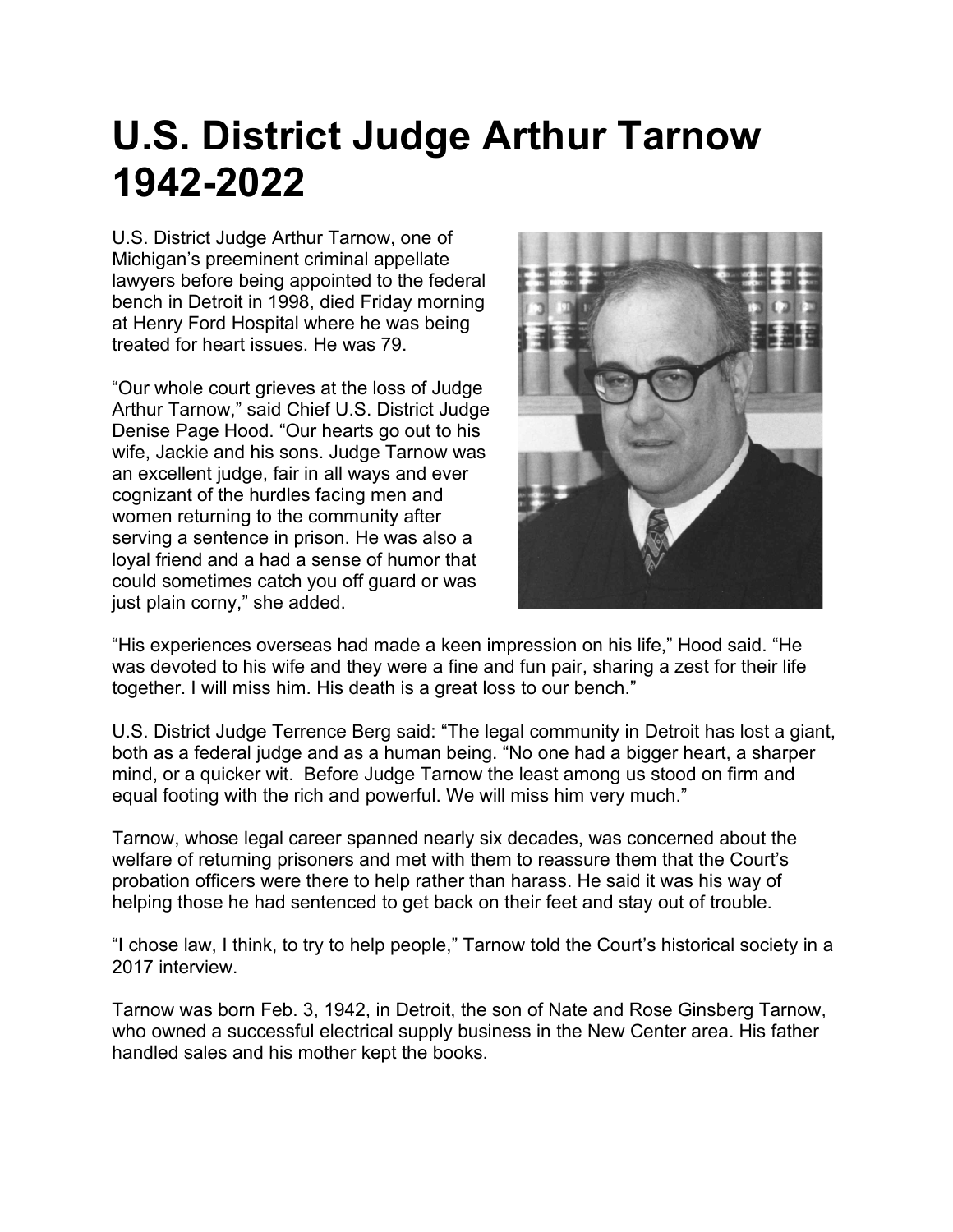The youngest of three children, Tarnow grew up nearby on the edge of the Boston Edison District. Neighbors included famed United Auto Workers President Walter Reuther, whose driver occasionally drove Tarnow to school in the labor leader's bulletproof Packard.

Tarnow said his parents wanted him to do well without pressuring him to succeed. "My parents just wanted me to be happy," he said in a 2018 interview.

When he was 11, the family moved to Thirteen Mile-Northwestern Highway area of Farmington Township. Except for spending the 7<sup>th</sup> grade as a boarding student at Cranbrook Schools in Bloomfield Hills, Tarnow attended Detroit Public Schools.

After graduating from Mumford High School in 1959, he enrolled at the University of Michigan, but returned home a year later to attend Wayne State University. He received his bachelor's degree in 1963.

While attending WSU's law school, Tarnow interned as a research assistant for Wayne County Circuit Judge James Montante.

After receiving his law degree with honors in 1965, Tarnow planned to spend the summer in Poland in a public administration program sponsored by the New York University Law School. But the Polish government cancelled his visa because of the United States' involvement in Vietnam.

So, Tarnow headed to Australia where he worked as a tutor and teaching assistant at the University of Melbourne in 1965-66. While there, he traveled to Papua, New Guinea. On his way home in 1967, he visited Thailand, Vietnam, Hong Kong, the Philippines, and Micronesia.

After serving as a temporary law clerk for Michigan Court of Appeals Judges John Fitzgerald, Louis McGregor and Timothy Quinn, Tarnow returned to New Guinea.

From 1967-68, he worked as a lecturer at the University of Papua New Guinea Law School. Once again, he took the long way home by visiting several African countries, Israel and London.

Upon his return, law school friends recruited him to work for the Legal Aid and Defender Office in Detroit, representing criminal defendants with their legal appeals. His boss was Carl Levin, the future Detroit City Council President and eventual longtime Democratic U.S. senator who would prove helpful to Tarnow's legal career.

In 1970, Tarnow became the first fulltime director of the newly created State Appellate Defender's Office. The next year, he married Mary Jacqueline Beaubien, a nurse, whom he met through a friend. They had two children.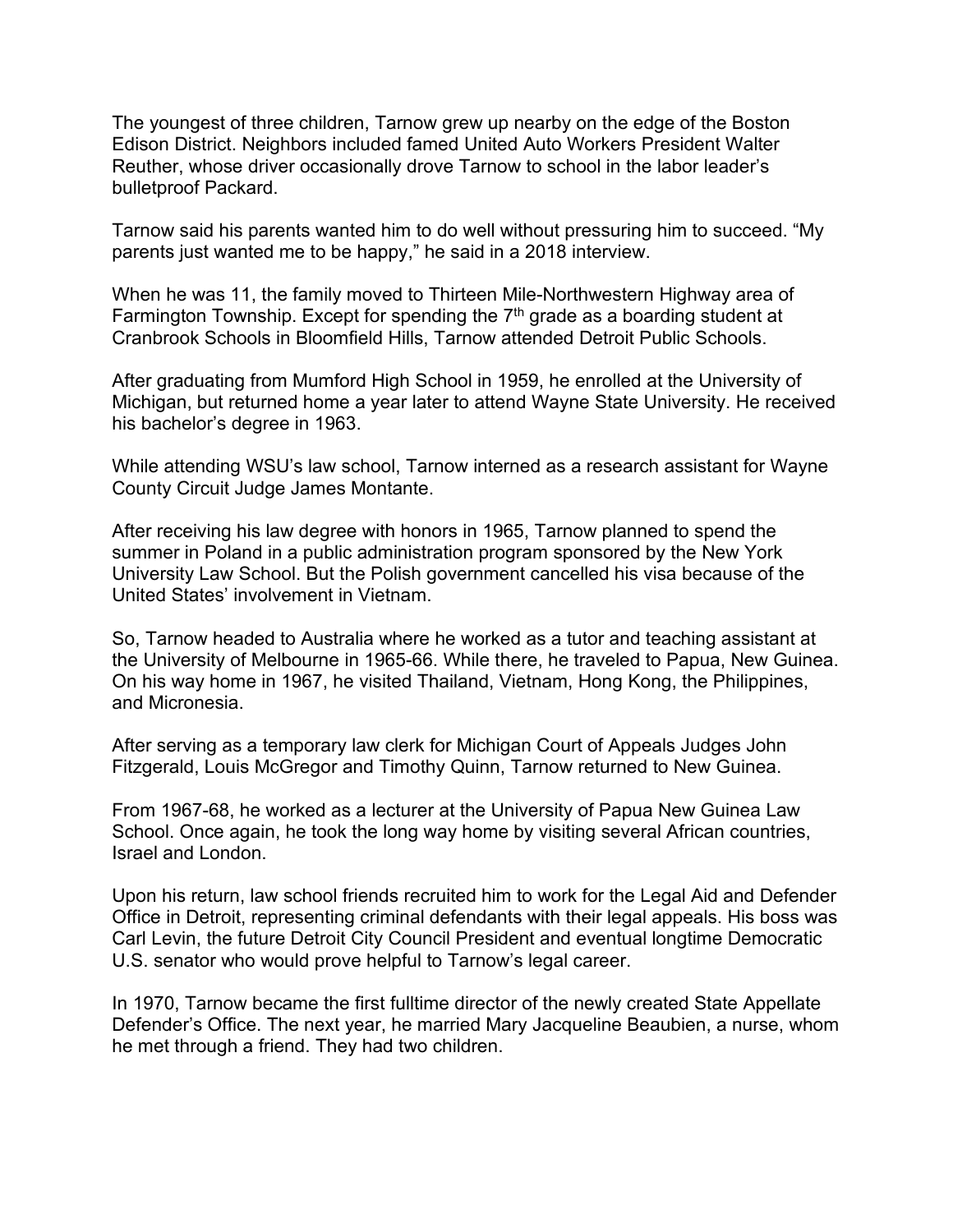In 1972, Tarnow ran for Detroit Recorder's Court but lost the general election, which turned out to be a blessing, he said.

"At the time, I was about 30 years old and thought I knew everything," Tarnow recalled, adding that he lacked the life and legal experience to become a judge.

So, he spent the next 26 years in private practice forging a reputation as a top criminal appellate lawyer. He also supported Levin and Democratic Party candidates.

On Sept. 24, 1997, with Levin's support, President Bill Clinton nominated Tarnow to fill one of three spots on the court. The Senate confirmed him on May 13, 1998. He was commissioned on May 22, 1998.

"I was overwhelmed," Tarnow said of his early days on the bench. "It takes a lot of time to become an effective federal judge. The key thing is to listen and recognize that you don't know everything. Curiosity is important."

Along the way, Tarnow compiled a list of "Survival Rules" to help him stay on legal course.

Rule 1: "See things with humor."

Rule 2: "Know which are your problems and which are not."

And Rule 7: "There is no limit to what you can accomplish, if you do not care who gets credit for it, or don't mind not getting a thank you."

Lawyers praised Tarnow for his legal ability, courtroom demeanor, compassion, and humility, according to the 2018 edition of the Almanac of the Federal Judiciary.

"When I'm on the street, my name is Art," he told the historical society.

Though many federal judges jockey for more spacious quarters on upper floors of the Detroit courthouse, Tarnow remained in his original first-floor chambers.

"I don't particularly enjoy elevators," he quipped in the historical society interview. "And, plus, I'm across the hall from the candy store. What's better than that?"

Several years ago, he installed two miniature cowbells in the jury box of his courtroom, so jurors could let him know when it was time for a restroom break. "As far as I know, I'm the only judge in the land with a cowbell in a jury box," he said.

Tarnow said he never fretted when the U.S. Sixth Circuit Court of Appeals occasionally reversed his legal decisions.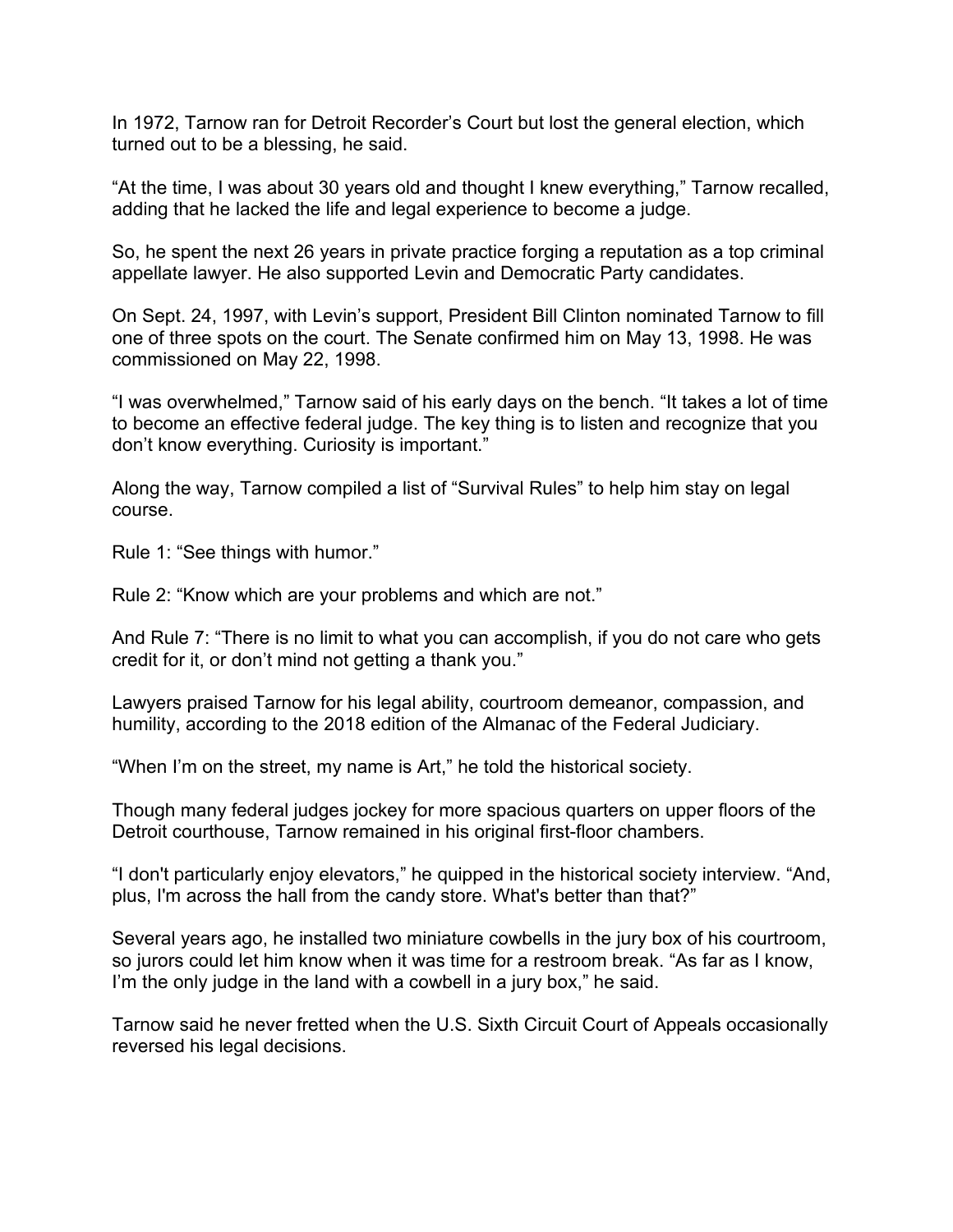"It's just a difference of opinion," he said, acknowledging his fallibility. "Just last week, I got reversed in a civil case and you know what? I read the opinion and they were right."

Tarnow handled several high-profile cases over the years.

In 1999, he temporarily blocked a new state law that would have banned so-called partial birth abortions and imposed a maximum penalty of up to life in prison for violations. In 2001, 10 months after the U.S. Supreme Court struck down a similar Nebraska law, Tarnow permanently enjoined the Michigan law from taking effect.

In 2006, Tarnow ruled that proponents of Proposal 2 tricked voters, including blacks, into signing petitions to put an anti-affirmative measure on the statewide ballot. But he concluded that the deception didn't violate the Voting Rights Act, under which the suit had been filed. He said those who were led to believe that they were signing proaffirmative action petitions could rectify the situation by voting against the issue in the November election. The decision was upheld on appeal. Michigan voters went on to approve the measure, which banned race and gender preferences in government hiring and public-university admissions.

In 2012, Tarnow presided over a lawsuit that Chris Armstrong, the University of Michigan's first openly gay student body president, filed against Andrew Shirvell, a U-M alumnus and assistant state attorney general, who had waged an online campaign that accused Armstrong among other things of recruiting students into the homosexual lifestyle. Armstrong sued for defamation, intentional infliction of emotional distress and stalking. Shirvell countersued, accusing Armstrong of bullying and violating his First Amendment rights. Tarnow tossed Shirvell's lawsuit. Amstrong's case went to trial and a jury awarded him \$4.5 million, which was reduced to \$3.5 million on appeal. The Attorney General's Office fired Shirvell over the episode.

Tarnow took senior status on May 26, 2010, but continued to handle a full caseload.

Prominent Detroit criminal defense attorney Steve Fishman praised Tarnow.

"Art Tarnow was a great judge who treated everyone who came before him fairly and equally," Fishman said. "And every lawyer who appeared before him would agree that in addition to his terrific intellect, he did not suffer from the dreaded judicial disease of 'robe-itis.'"

Asked in 2018 how he would like to be remembered, Tarnow said: "Being a public servant with great power is a large responsibility. It requires patience, the ability to listen to the parties, lawyers and law clerks, and a sense of fairness."

He is survived by his widow, Jackie; sons Tom and Andrew; a brother, Robert; a sister, Adrienne Goldbaum; and two grandchildren.